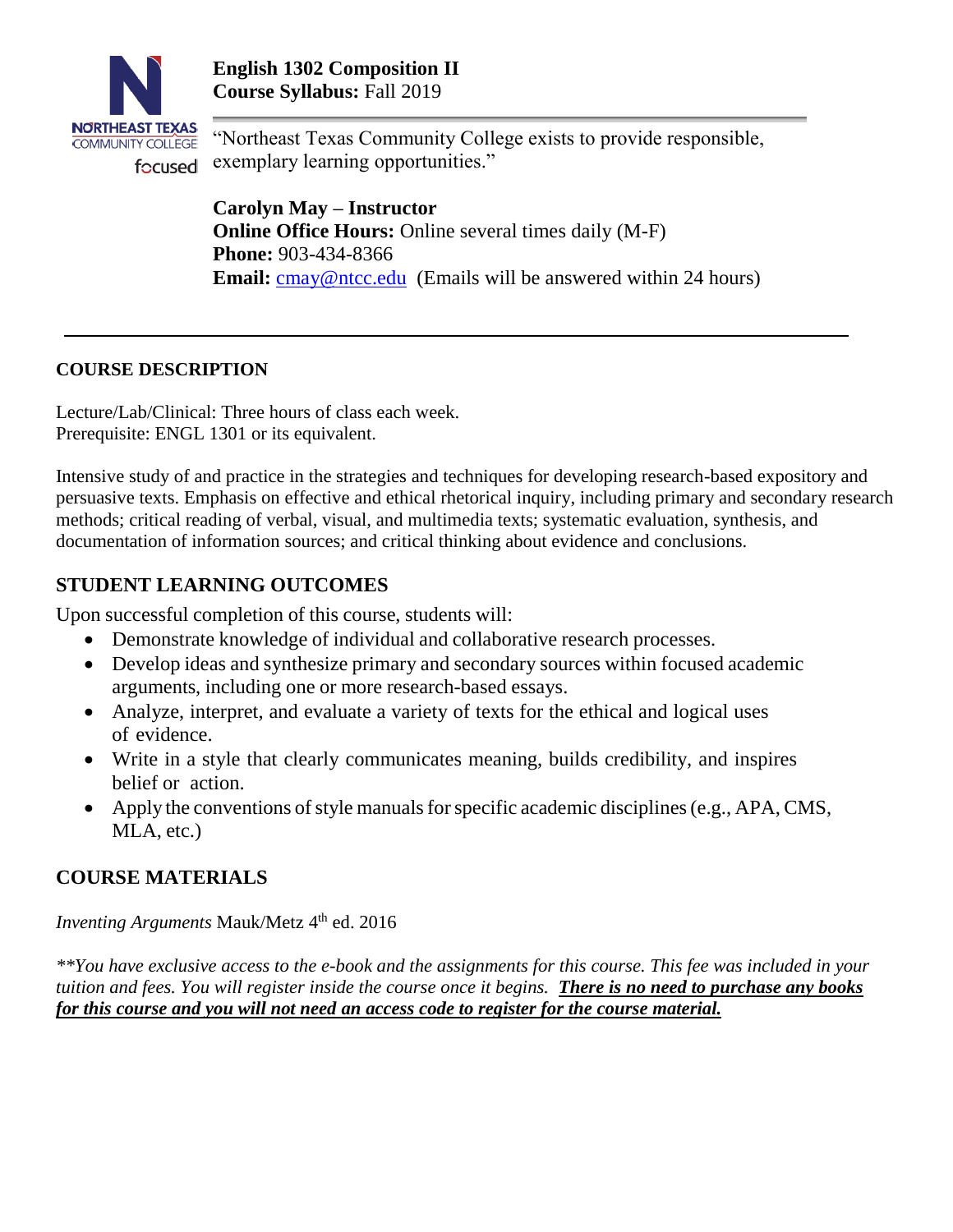# **COURSE GOAL**

The goal of this course is to help students grow as thinkers and writers. Higher order skills acquired in thinking and writing help students process information in a rapidly changing world and reflect on the deeper meanings of print and visual media.

Students who utilize the rhetorical tools and strategies achieve a level of sophistication in writing that invites audiences to join them in examining issues from multiple layers of meaning. In the process, students begin to take a more disciplined approach to writing and develop their voices through everyday and argumentative writing.

# **COURSE EXPECTATIONS**

To complete this course successfully, you should do the following:

- Participate in the course activities.
- Read all of the textbook assignments.
- Complete the assignments for each of the lessons.
- View all the thirty-minute video lessons.
- Participate actively and meaningfully in all discussions.
- Prepare and submit all writing assignments.

# **ASSIGNMENT INFORMATION**

Conscientious and timely completion of assignments is essential for success in this writing course. The assignments are under the Calendar tab on the left side of the Home Page. See the Course Calendar to determine when assignments are due. Due dates are also posted at the end of this syllabus. Assignments are due no later than midnight of the due date. Assignments are graded within 72 hours following the due date.

Essays are graded and returned within one week following the due date with the exception of the final exam which will be graded more promptly in order to follow the guidelines of the Registrar's office and campus procedures. All papers must be typed in MLA format and submitted as attachments when due. See lesson folders for reading assignments, videos, and course material. Specific instructions for each essay are posted in the essay assignment folder on the menu bar. **All due dates are posted on the course assignment calendar .** 

# **WRITING ASSIGNMENTS**

During the semester, you are required to complete three essay-writing assignments. Please follow these instructions when writing your papers:

- Writing assignments must be typed in MLA format (see textbook), use Times 12 pt. font, and be double spaced.
- Writing Assignment #1 is 600-900 and Writing Assignment #2 is 1000-1300 words. Writing Assignment #3 is 5-7 pages in length (1500-2100 words)
- Spelling, grammar, and punctuation are counted toward the grade in all assignments.
- Due dates for all assignments are noted in the syllabus and on the course calendar.
- All final essays are submitted through TurnItIn.com, a plagiarism checker.
- Graded assignments will be returned within 72 hours of receipt. Essays will be graded holistically on the essay-scoring rubric within the TurnItIn essay assignment and will be graded within one week following the due date.
- Late papers are accepted at the instructor's discretion and will not receive full credit. (See Late Work Policy) Emergency situations will be handled on an individual basis**.**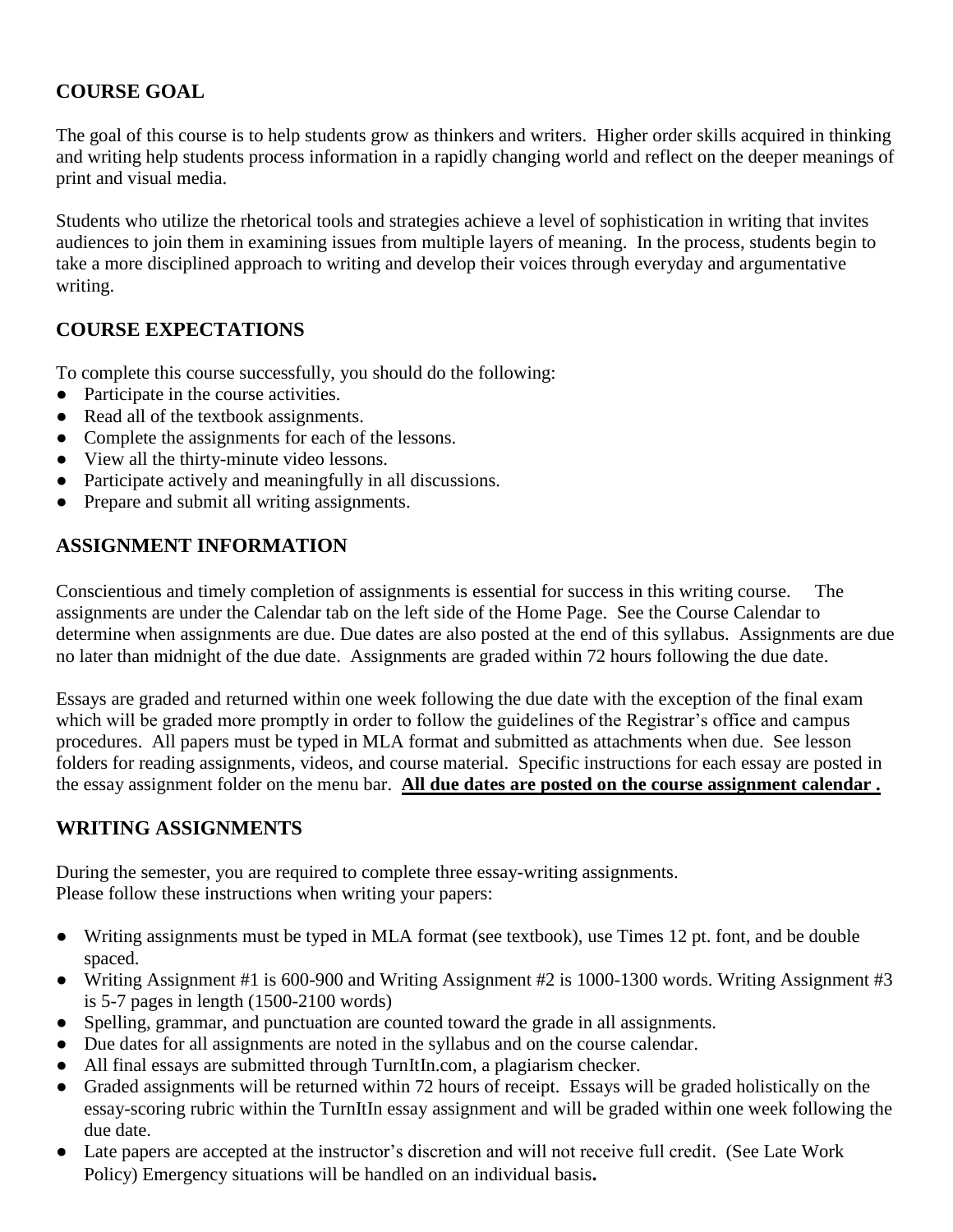### **EVALUATION CRITERIA FOR ESSAYS**

**All essays are graded using a content rubric.** The rubric is located within the instructions for the essay assignment. It is strongly advised that students become familiar with the rubric criteria before embarking on the writing portion of the assignment.

## **COURSE/ASSIGNMENTS GRADES**

Assignments will be evaluated using the following point values:

| Syllabus Acknowledgment (Required)           | 1%   |  |
|----------------------------------------------|------|--|
| <b>Course Evaluation</b>                     | 1%   |  |
| Two Rough Drafts and Two Peer Reviews        | 20%  |  |
| <b>Final Drafts Essay Assignments</b>        | 20%  |  |
| Research Essay (required to pass the course) | 40%  |  |
| Topic Approval; Annotated Bibliography;      |      |  |
| Thesis Statement and Outline                 | 10%  |  |
| <b>Rough Draft and Peer Reviews</b>          | 10%  |  |
| <b>Final Draft</b>                           | 20%  |  |
| Discussion Assignments                       | 10%  |  |
| Homework Assignments                         | 10%  |  |
| Total                                        | 102% |  |

## **ATTENDANCE/PARTICIPATION POLICY**

An online writing class requires consistent engagement. All of your activity, including the links that you access and the amount of time spent on each activity, is tracked through Blackboard. You should plan to log on every day and participate fully in the course. Failure to participate in course activities, complete required readings, and turn in work will lower your course grade or cause you to lose credit completely.

**You should also check your NTCC email account daily, which will be the official form of communication for this course.** Your email address is your first initial + your last name + the last three digits of your SSN. Your password is your birthday in the form of mmddyyyy (Ex: May 8, 1992 would be 05081992). Once you are logged in to the MyEagle portal, you can access your email by clicking on the Student Email icon. If you are a VCT student, you will use the email you provided when you registered.

### **LATE WORK POLICY**

All assignments are due at midnight on the due date. Please submit assignments on time to receive full credit. "Assignments" refers to *all* work that is submitted to the instructor. Students are to submit assignments on or before the stated due date/time. Students must also retain a copy of all pieces of their assignments, which must be produced if requested. **Assignments submitted after the due date/time will only be accepted at the instructor's discretion and will incur a 10% deduction of the original grade for each day late** unless the student has been granted an extension (see below). **Please note that the automated homework assignments have a window that closes once the due date has passed and this window will not reopen.**

An extension for assignments *may* be given by the instructor. **In order to receive an extension, students must submit a written request to the instructor BEFORE the original due date of the assignment**. The request for the extension should include an acceptable reason that necessitates an extension; standard acceptable reasons include severe illness, family tragedy, and circumstances beyond the student's control.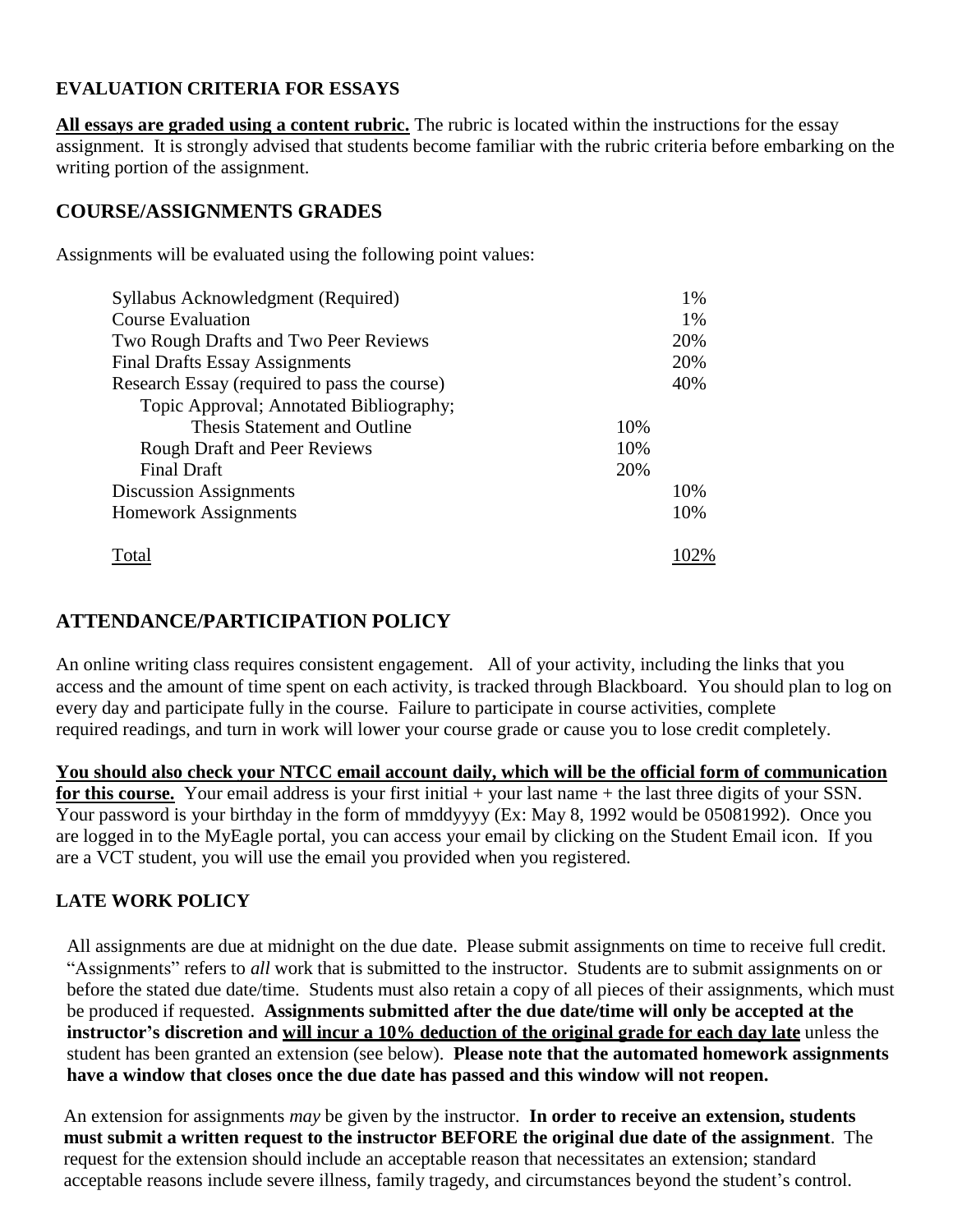Emergency situations will be handled on an individual basis. Please note that being disorganized, not planning ahead, not having the correct textbook or computer software, or procrastination is *not* an acceptable excuse. Be aware that online technology is a very unpredictable tool and can disappoint at the most crucial times; therefore, waiting to submit an assignment within the hour it is due is typically not a wise choice.

#### **All assignments are due by midnight on the course end date. No assignments received after midnight on the course end date will be eligible for course credit.**

## **ACADEMIC HONESTY**

The purpose of the Student Code of Conduct is to provide guidelines for the educational environment of Northeast Texas Community College. Such an environment presupposes both rights and responsibilities. Disciplinary regulations at the college are set forth in writing in order to give students general notice of prohibited conduct. Students should be aware of disciplinary actions for all forms of academic dishonesty, including cheating, fabrication, facilitating academic dishonesty, plagiarism, and collusion. Complete information on student conduct and responsibility can be found in the current NTCC Catalog and also the NTCC Student Handbook. Both of these publications are available on the NTCC website.

## **PLAGIARISM**

In any written paper, you are guilty of the academic offense known as plagiarism if you half-copy or copy another person's words or sentences. Plagiarism usually results in an automatic grade of "F" for the assignment or the course, depending on the offense. You cannot mix another author's words with your own or "plug" your synonyms into another author's sentence structure. If you use someone else's words, phrases, sentences, even if you are paraphrasing, you must cite the source. All essays for this course will be submitted to TurnItIn.com, which is a plagiarism checker. Any questionable results will be shared and discussed with the student before any action is taken.

### **COMPUTER REQUIREMENTS**

You must have access to a computer to take this course. Your computer needs to have Windows XP SP3 or later or MAC OS X10.3 or higher. You will need Office 2003 or higher, and you will need broadband internet access. You can check your operating system by right clicking on the My Computer icon on the home screen. You can check your word processing program by going to "Start" and clicking on "All Programs." You will find your Office program there. It is recommended that you use Google Chrome or Firefox as a browser as it seems to work the best with the Blackboard LMS (learning management system). If you do not have access to a computer with the minimum computer requirements, it is strongly suggested that you reconsider taking this online course.

## **WITHDRAWAL POLICY/DATE**

Once you log in to the course, you are considered in attendance, and the instructor will certify that you are part of the class. If you decide that you cannot complete the course, it is your responsibility to drop or withdraw with the registrar's office. Failure to do so will result in receiving a poor performance grade, usually a grade of "F."

You may **drop** the class prior to the official reporting day (twelfth day - regular semester; fourth day - summer term). In this case, the class will not appear anywhere on your transcript. You can **withdraw** from the class after the official reporting date and before the last posted date of withdrawal, and a "W" will be recorded on your transcript. The instructor will not drop or withdraw you from this course, even if you are not actively participating or logging in regularly. It is your responsibility to drop a course or withdraw from the college.

## **DIVERSITY**